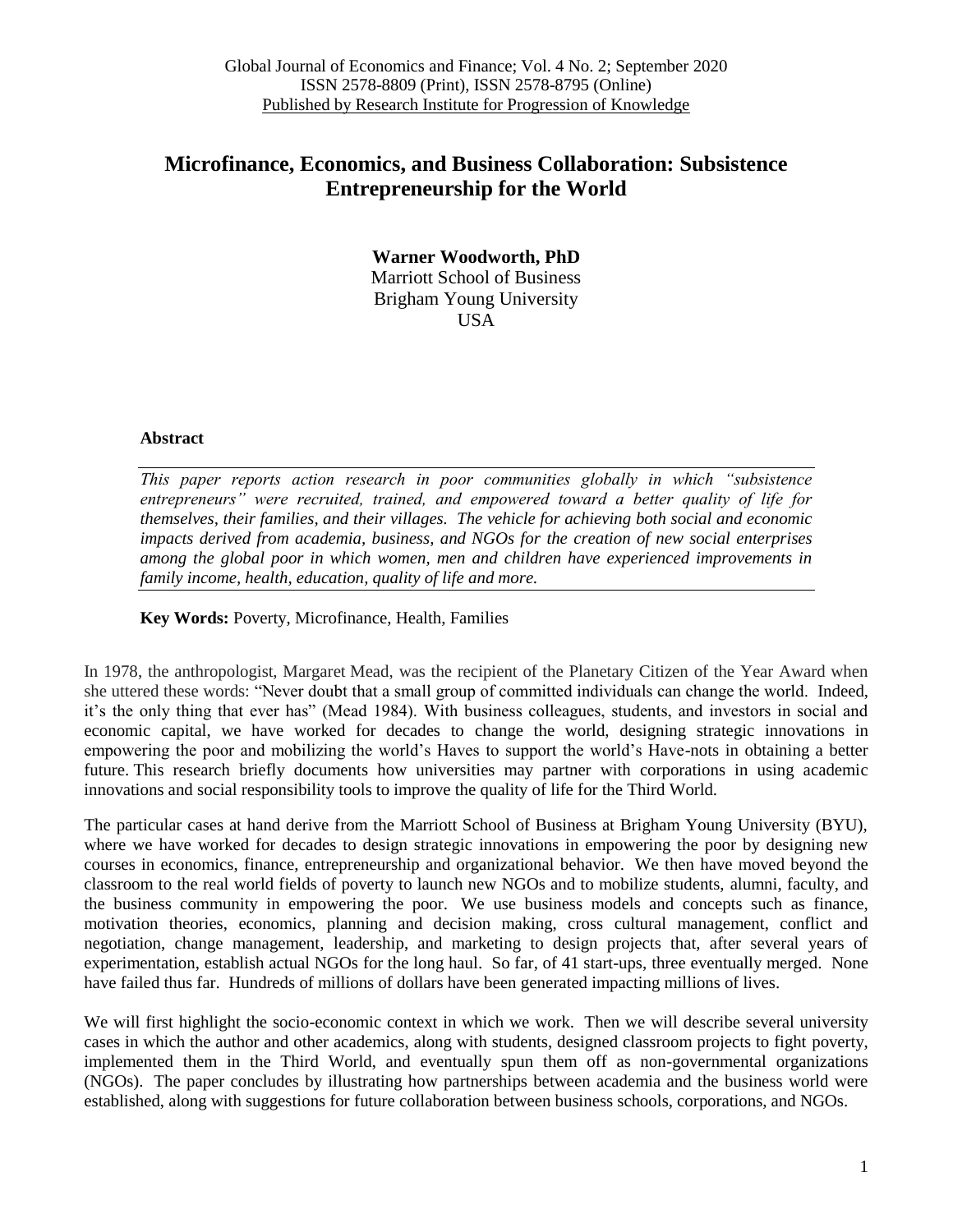### *The Realities of Third World Poverty*

Globally, there is a huge chasm between rich and poor societies. It is manifest in the per capita income gap between the industrialized world and developing nations. Despite declines in extreme poverty, broader measures show billions still struggle to meet basic needs. According to the World Bank, roughly half of the world"s population struggles to survive on less than \$5.50 per day (2018). Hundreds of millions of the world"s children are not in school, many of them forced to labor in the fields and factories alongside their parents. Illiteracy among adults in the Third World is a significant problem, as are such difficulties as poor health care, infant mortality, natural disasters, diseases like HIV-AIDS, and growing internal civil conflicts. The recent rise of COVID-19 has generated physical suffering for nearly ten million people and death for some 496,000 as of today (WHO, 2020).

Among many impoverished people, a critical problem is that of unemployment and/or under-employment. They cannot obtain jobs because of the lack of investment in the formal economy. In many instances, they lack the job skills necessary when there is a factory opening, or whatever. Thus, for many of these, the challenge becomes that of creating their own jobs through some form of income-generating projects. Those who struggle in this environment, that of the underground economy (or black market), face the enormous challenge of obtaining capital for their microenterprises. These are often hard-working and creative individuals who simply seek selfemployment. But to launch or to grow their microenterprises, they require credit, a small amount of working capital to run their tiny businesses and move toward profitability. A lack of access to financial capital thus becomes their major challenge.

Most such individuals cannot obtain financing from regular banks for several reasons. Often, the miniscule amount needed is so small that banks cannot justify the overhead expense in servicing such small loans. Also, the poor usually lack financial credibility. They have no credit history and no collateral that would be equivalent to the loan size needed. For most of them their only option for financing is from a "loan shark" who may charge as much as 300 to 3,000 percent annually. It makes the possibility of success virtually nonexistent. As conservative Milton Friedman, who won the Nobel Prize in Economics, puts it, "The poor stay poor not because they are lazy, but because they have no access to capital" (2002). They are essentially trapped in a losing situation and are unable to get ahead.

An innovative strategy for addressing this global problem is the growing emergence of microfinance as a tool for lifting the poor out of poverty. To clarify the meaning of this concept and its associated terms, we use following definitions:

- Microcredit: tiny loans of \$50 to \$200 each to poor individuals
- Microentrepreneur: recipient of a microloan with which to start or expand one's small business
- Necessity entrepreneur: An impoverished person, generally female, desperately in need of start-up capital for an enterprise to gain monies
- Microenterprise: a very small, income-generating activity or family business
- Micro-bank: village or communal bank group
- Microfinance: a more inclusive term for all the above, plus, perhaps such programs as client savings accounts, health insurance for the poor, education loans
- MFI: Micro-Finance Institution which may provide multiple financial services
- NGO: Non-Governmental Organization that offer a range of humanitarian and development services such as literacy, health care, education, schools, aid in response to a crisis such as natural disaster, village development programs, agriculture, women"s empowerment, as well as microcredit

## *The University as Incubator of Microfinance Strategies*

BYU"s Marriott School has emerged as one of the first pro-poor business schools in the United States. The university has a number of competitive advantages because of its institutional connection to its sponsoring church. Some 72 percent of students speak a second language, most of them learning to do so by living abroad for two years as Mormon missionaries. They become fluent in the language, understand and appreciate other cultures, love the people and want to help even after returning to their families. BYU teaches over 60 different languages on campus, more than twice those of the second most diverse language offerings being the 25 languages taught at Yale University. The school also has the largest study abroad program of any American university. Finally, students attend BYU from over 130 countries.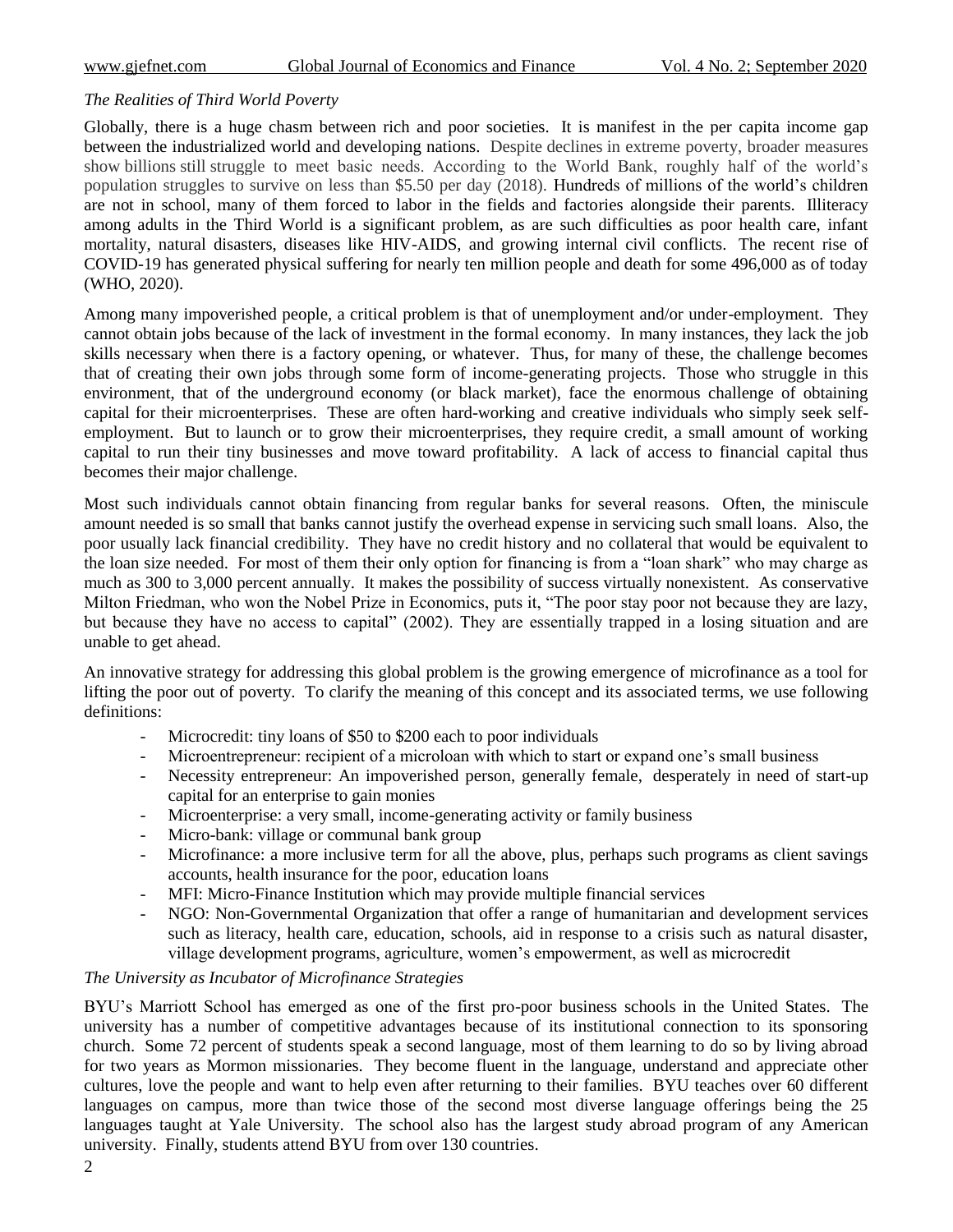Drawing on these student strengths in the early 1990s, we began to organize a group of faculty to center our research on microcredit to begin with. We committed to using our academic work to better the world by empowering students as global change agents. We designed new courses and action research methods to send students out in the field to study the impacts of microcredit, our initial area of emphasis. The scope became broader as we also began to train individuals in non-profit management and humanitarian skills. We sought to build partnerships with business leaders, entrepreneurs, and socially responsible corporations.

Some of the results of our efforts include three decades in which we have trained over 4,200 students and sent them off to combat poverty and create greater economic justice among marginalized communities. In over 32 years we have developed new courses or classroom modules in public entrepreneurship, microcredit systems, Third World development and NGO management. For 11 years we sponsored an annual conference on microenterprise development, launched the new *Journal of Microfinance*, the first of its kind in this emerging field, and did a PBS documentary on the programs of our partners with the United Nations for 2005"s International Year of Microcredit.

We have formed a number of NGOs, which started as classroom student projects and eventually were formally incorporated as 501( C )3 non-profit social enterprises. Three of them are described below as illustrations of what may be accomplished: Eagle Condor in Peru, Mentors International in the Philippines, and HELP International, a student-centered social enterprise working globally.

### *Eagle Condor Case: Peru*

The first MFI case to be summarized is that of Eagle Condor Humanitarian (ECH), which was established in 2004 and is based out of Salt Lake City. It was launched by a number of BYU alumni, as well as local entrepreneurs, students, and donors from the business community, who set out with a mission to enrich and strengthen family life in Peru. It drew its inspiration from the ancient Inca mythology of the eagle from the North and the condor from the South of the Americas coming together in the "last days" to work for the betterment of society. Since its founding, as many as 40 BYU students have spent summers in the rural Sacred Valley of the Inca, near Cusco and Machu Picchu, or in the northern urban cities of Chiclayo and Piura. The organization seeks to establish employment opportunities and raise the standard of living among the poor by helping Necessity Entrepreneurs access training and microloans. It is a humanitarian organization that focuses on making a difference. Its ultimate goal is to empower people by building family self-reliance.

Eagle Condor is a very small NGO that consists of a board of a dozen members, along with two paid employees in the U.S. It is also incorporated in Peru as an Andean non-profit enterprise with its own Peruvian board of six individuals, four paid employees, and several volunteers. In contrast to the hyper-inflation of Peru in the 1990s, Eagle Condor now operates in a current situation of approximately four percent annual inflation. The country suffers from an official poverty rate of 54 percent, and the minimum daily wage is a mere \$4.33 (Reuters, 2018). The microfinance movement has grown significantly in Peru, some 43 percent in recent years. Eleven of the top 30 MFIs in Latin America are Peruvian. They make up a large portion of the nation"s informal economy.

ECH"s programs are varied: Microenterprise development, training, consulting, credit, microenterprise incubator, business ideas, workshops, and establishing village libraries for local schools. In contrast to most other Peruvian MFIs, Eagle Condor places a heavy emphasis on quality of clients and programs, not quantity. It spends a lot of time and resources in helping poor clients develop business plans, receive training in entrepreneurship, and each benefits from the services of a consultant to help translate one"s ideas into reality. Another unique feature of ECH is that about half its loans are offered to males, not just women. The microfinance loans to start tiny businesses are somewhat large, \$500 to \$1,000. If the clients" efforts yield good fruit, their future loans may grow up to a \$4,000 maximum. From field interviews and 2019 reports, a few results are summarized here. The Self-Reliance trainings have led to important increases in family incomes, rising from only \$146.16 per month before to \$215.84 within six months, a 36 percent increase. With more resources, children receive more encouragement to attend school, thus making a better future more likely. Financial literacy courses have expanded village families" savings, rising nearly 50 percent, from \$46 to \$88.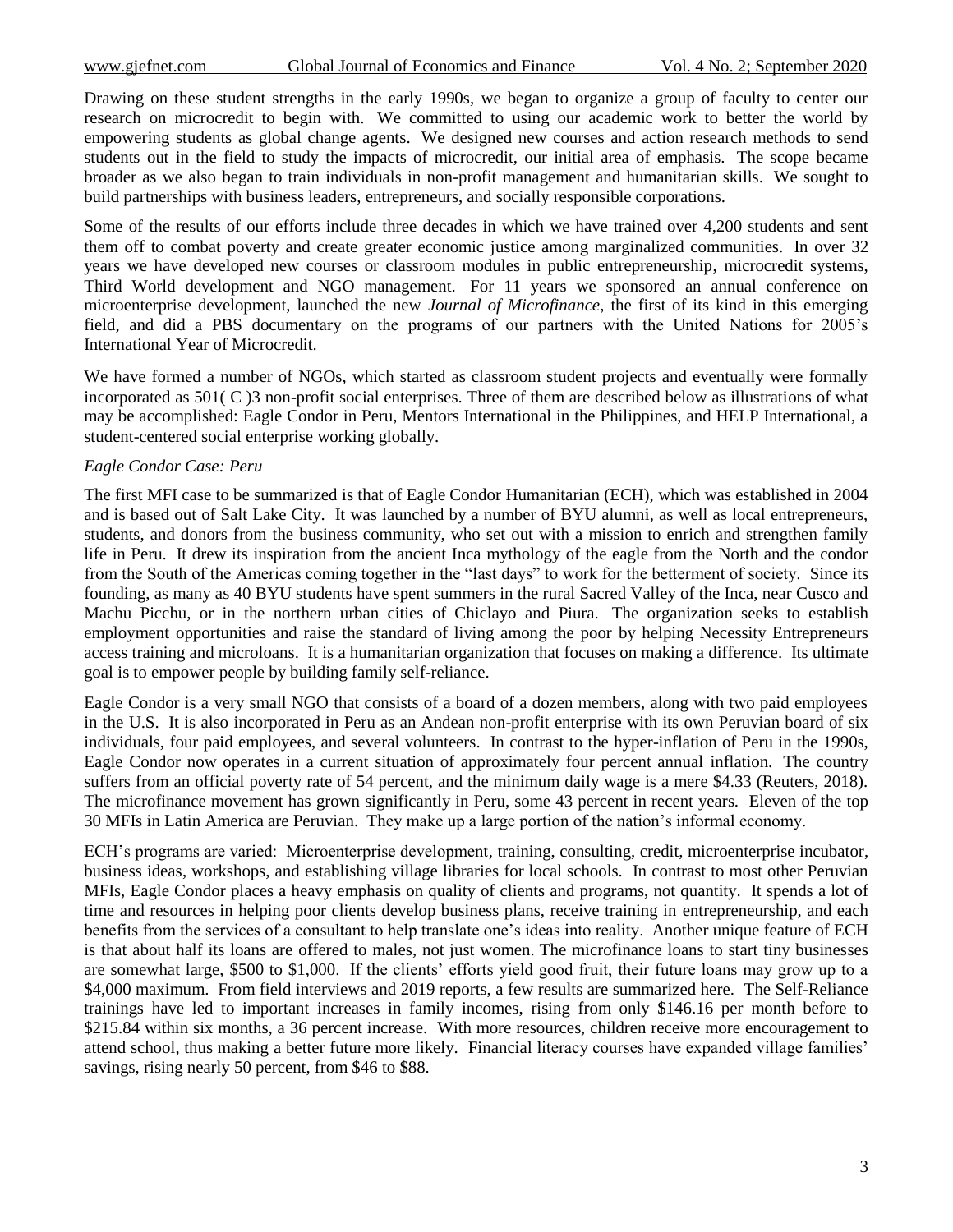ECH's training consists of a range of workshops sequentially as follows: a) Business idea generation and evaluation (9 hours), b) Strategies to help the business grow (6 hours), c) How to design a business plan (9 hours) d) Consulting work with participants individually to elaborate viable businesses plans, e) How to obtain greater funding to implement one's business plan (6 hours), and f) Small business continuing management education (36 hours).

The case of Sr. Cardoza in Piura suggests a bit about the typical individual seeking a better future as a Necessity Entrepreneur. Age 46, he had worked hard for years to feed his family and save enough money to buy tools and equipment for a metal furniture shop. A neighbor informed him about Eagle Condor Humanitarian and he applied to participate in the Microenterprise Development Program. He was admitted. After he attended small business management classes, an ECH consultant helped him plan for expansion and receive a loan. Gradually as he learned basic entrepreneurial business skills like simple accounting, how to sell the products from his shop, beginning a savings program, and more, he began making a better living. Within months he purchased more equipment and hired three employees. He saw a 30 percent profit increase in his business, was able to fix up his shop, help his wife implement a beauty shop in their home, and buy a motorcycle. Step by step he gained confidence, had sufficient resources to provide three meals a day for each of the family, and sent his children to school (Rawhouser, 2006).

Since its inception in 2004, when Eagle Condor was a pioneering NGO in rural Peru, the microfinance movement has mushroomed everywhere. With new huge organizations and lots of loan capital, a question for the future is whether or not ECH will continue to be relevant, at least on a small scale.

### *Mentors International: The Philippines*

The first NGO spin-off from BYU was Mentors International which we established in 1989-90 in the Philippines. It began with a readings course taught by this author on economic challenges of the poor in the Philippines, and led to a field study on the needs of impoverished families, as well as existing humanitarian organizations in Manila that were servicing these communities. With a team of students, a feasibility study was prepared which led to Mentors being launched in 1990. Over time, it gradually spread beyond Manila to the central and southern Philippines as we established other new indigenous partner organizations. From a staff of two in Manila, Mentors expanded to 22 cities with paid employees totaling 423 staffers. Its U.S. corporate offices were initially based in St. Louis by a board of interested executives and donors guiding the organization through the years. The board members" hands-on assistance in using their management skills and corporate experience has been a great strength to Mentor's success. About a decade ago, Mentors relocated to Salt Lake City where fund-raising was easier in the generous Utah culture. During the years, efforts have incrementally spread to Mexico, Guatemala, El Salvador, and Ghana*.*

A snapshot of Mentors" impacts from internal reports of 2018-2019 show some impressive results as follows: Over 20,700 training sessions for Necessity Entrepreneurs; 90 percent of loans going to females; approximately 60,400 individual mentoring sessions; 11,700 microloans provided with a payback rate of 96 percent. Many microloans were the second or third to a client as she proved she was skilled, ethical and responsible.

Working in partnership with numerous firms across the U.S., considerable funding has been provided to Mentors by large institutions as Jet Blue, Nuskin, Levi Strauss and the Kellogg Foundation, as well as smaller and medium size firms that include Woodgrain Millwork, Market Star, and Tubular Steel, Inc. Mentor"s philosophy is that of "giving not a hand out, but a hand up" (Brau, 2014). Early on it made the strategic decision to not seek or accept government funding in order to preserve its independence and avoid having to carry out bureaucratic reporting requirements. In total we have raised, through private donations, some \$131 million as loan capital for our necessity microentrepreneur clients during the years, plus an additional \$22 million in overhead financing for offices, compensation and equipment of every type from motorcycles to travel to rural regions, as well as office space, mobile phones and computers.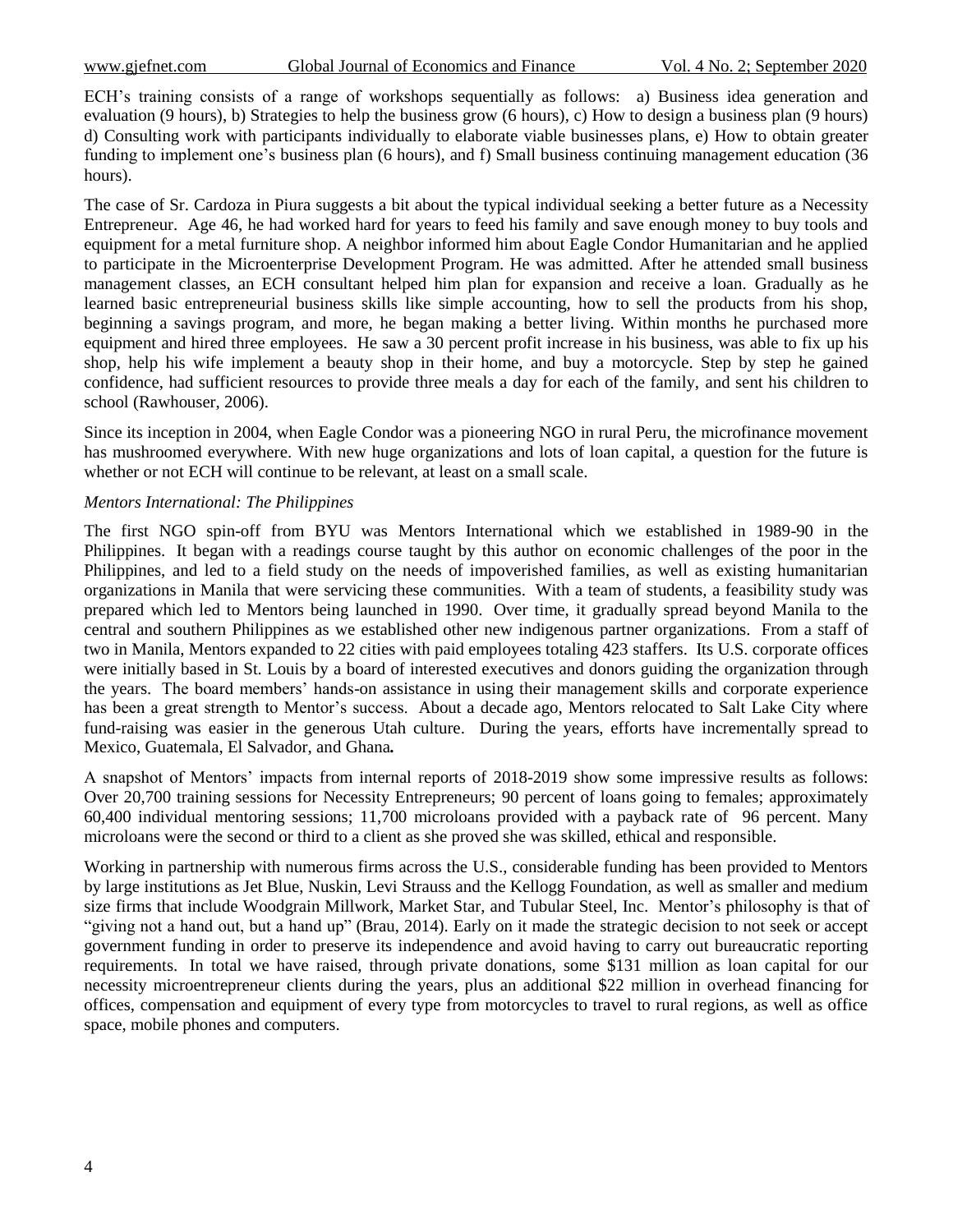### *HELP International: Global*

A third instance of Marriott School initiatives in empowering Necessity Entrepreneurs through microfinance is that of HELP International (HELP). It is an innovative example of utilizing student volunteers, local entrepreneurs, alumni, and faculty in mobilizing our collective efforts to serve the poor that we started in Latin America. It began in response to the terrible destruction of Hurricane Mitch in Honduras at the end of 1998. Facing the question of whether or not a business school has anything of relevance to a natural disaster which devastated a huge region, we established a new, not-for-credit course in January 1999 called "How to Change the World." Eventually some 70-plus students signed up for the experience and formed self-organizing teams to plan how we might assist the victims of the hurricane. In spite of cynics at the university, who claimed students could not address such major catastrophes, we prepared 46 volunteers, who each spent two months or more in Honduras that summer. About \$116,000 was raised for establishing 47 communal banks, as well as recapitalizing an additional 52 bank groups of FINCA International, our MFI partner, whose client resources had been destroyed by the flooding.

MBA students served as on-the-ground team leaders over specific projects in-country. In addition to microfinance and economic development, approximately 20,000 hours of community service was rendered by HELP volunteers: Shoveling mud out of schools, rebuilding houses, mentoring street children, teaching computer skills, and delivering babies in rural health clinics. Over 800 jobs were created by these new microenterprise start-ups, which benefited some 4,000 family members.

That first experience of helping Honduras led to increased motivation for doing similar work elsewhere in subsequent years. As students, donors, and faculty began to feel empowered in their ability to make a difference, new crises inspired new strategies. Thus, in winter semester 2000, some 88 volunteers were organized and trained to serve during the following summer. We raised over \$250,000 and sent teams to continue our efforts in Honduras, as well as to expand to Venezuela, Peru, and El Salvador. We began to partner with more NGOs in these countries, starting more village banks in Honduras and El Salvador, as well as providing microenterprise training programs in Peru and Venezuela.

Early on HELP enlarged the scope of its efforts by going to Brazil, Bolivia, and Uganda, as well as continued its strategies in Central America. Expanded impacts have continued to nations like Fiji, Nicaragua, Tanzania, Thailand, and India. Today it operates and/or partners with additional NGOs that offer various services to the poor: Microcredit, square foot gardening, literacy, women"s empowerment, home construction, agricultural and other appropriate technologies, as well as training in computer skills and English as a Second Language (ESL), serving in rural health clinics, teaching in schools, HIV-AIDS education and prevention, refugee support for Middle Eastern families driven from their communities to camps elsewhere, installing latrines in multiple rural villages, rebuilding schools after the 2015 earthquake in Nepal, establishing savings and loans associations in isolated areas of multiple nations where none existed, and volunteering in orphanages. HELP has worked to expand its donor relationships by building partnerships with a number of businesses, which range from small firms like Marketing Alley in Utah and Smog "n Go in California, to large companies like Starbucks, Novell, the Marriott Foundation, Walmart, Unitus, and Intel. They have collectively led to huge impacts for Necessity Entrepreneurs among the poorest of the poor. Not only have we drawn on students from BYU over these years, but also from a dozen other schools like Stanford, Colorado State, Virginia Tech, and Washington University.

### *Carolina Microfinance Initiative: North Carolina*

In 2007 HELP began to collaborate more formally with university groups at other campuses. Although students from different schools joined HELP as individual volunteers, the first formal institutional partnership occurred with the University of North Carolina, Chapel Hill. Students and faculty there established the Carolina Microfinance Initiative (CMI) to bring together students, corporate donors, microfinance institutions, Carolina community members, and entrepreneurs of the developing world. In this emerging experiment, students were trained by UNC campus faculty (former BYU MBAs) as well as the executive director of HELP International, based in Utah (Jones-Christensen, 2008). The group catalyzed with an existing microcredit NGO in Peru in order to help it serve even more clients with additional loans and training. During the following summer students conducted impact assessments on their work and that of their Peruvian partners. They held events to mobilize support for microfinance and committed to provide ample donor feedback. A documentary film was created for each major donor, as well as for recruiting future volunteers. The process still continues as of today, albeit on a somewhat smaller scale mostly on campus.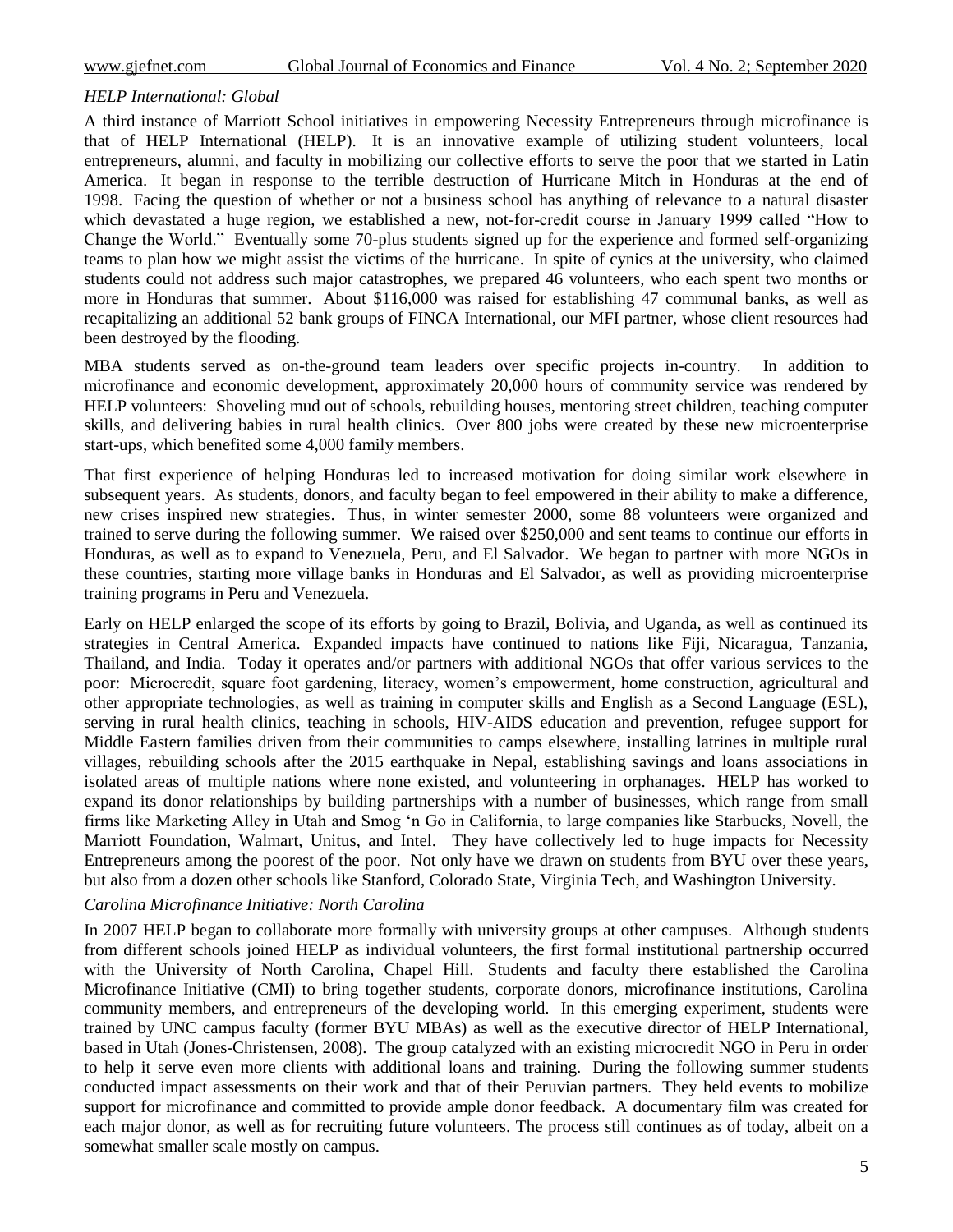### *Implications for Other Campuses and Corporations*

Industry has played an important role in each of the MFIs described above. Among their various contributions are the following: Donated office space, board member participation, consultant interventions in helping design strategy, conducting NGO management training, and so forth. In several instances, these firms offered significant financial subsidies in getting these NGOs up and operating. At times, they were even willing to visit our programs in Latin America, Africa, and Asia, providing mentoring to our U.S. and international staff, as well as encouraging our partner NGOs of the Third World. In most instances, the result was of mutual benefit to all parties—business schools, MFIs, and corporations. The business schools were able to deliver innovative courses and action research opportunities that are increasingly demanded by MBAs and other students from across campus disciplines. Students enjoyed powerful and "real world" experience in relieving human suffering. They also learned how to apply business models to global non-profit efforts. The performance of the MFIs and NGOs we worked with has been enhanced by the energy of young college students, as well as the depth of experience offered by corporate executives and consultants. In turn, the companies were able to advance their corporate social responsibility and sustainability objectives.

To further improve NGO, business and university partnerships, our experience suggests the following best practices:

- The three sectors can learn much from each other. The goal becomes that of knowledgesharing. Each party must discover what it has to offer.
- The size and scope of a project in terms of demands for time, energy, and funding ought to be negotiated up front. Generally they should create room for later add-ons as necessary during multiple rounds of discussion.
- The parties need to define what "success" means, so that they come to an agreement.
- There should be a climate of experimentation, a willingness to try things out and reject or retain learning as needed.
- The parties ought to anticipate points of dissention ahead of time and determine how problems and conflicts will be dealt with.
- Finally, organizations need to develop exit plans as to when, why, and what will happen over time.

For other business schools, the BYU experience suggests several lessons. They include the fact that professors can actually do this kind of work with their students. It may be combined with research and field studies, as well as the teaching of courses, and it can develop long-lasting effects, not only for business students, but also in the lives of Necessity Entrepreneurs and other poor villagers of the Third World. Faculty need to think big and take risks. Their relationship with students needs to be participative, not like the formal control that often occurs in traditional classrooms. In dealing with campus administrators, it is better to ask forgiveness from them, rather than seek permission for doing this kind of work.

Both business schools and socially responsible corporations can learn how to fight poverty effectively by understanding development theories, designing action research projects, generating internal motivation, and becoming champions of change. The NGOs that will be established can serve as mechanisms for growth and sustainability among the world's poor not only for merely a semester of school year, but for decades.

### *Conclusions*

The cases described in this paper are only a small portion of some 40 projects we have designed and implemented at BYU. Others that have been instituted, or at least strengthened by BYU student and faculty participation, include such NGOs as the Ouelessebougou-Utah Alliance that has been working in Mali, West Africa, for three decades, empowering 35,000 people in 72 villages. Another entity is *Mentores para la Microempresa* (MicroBusiness Mentors), which we started in 2003 to provide entrepreneurial training and \$500 loans to members of the impoverished Latino immigrant community adjacent to BYU. A third NGO is the Academy for Creating Enterprise in Cebu, Philippines, which was started by our Entrepreneur-in-Residence at the Marriott School, along with several students. It trains Filipino young adults in a two month intense, live-in mini-boot camp, where students learn to write business plans, use laptop computers, and develop entrepreneurial start-ups.